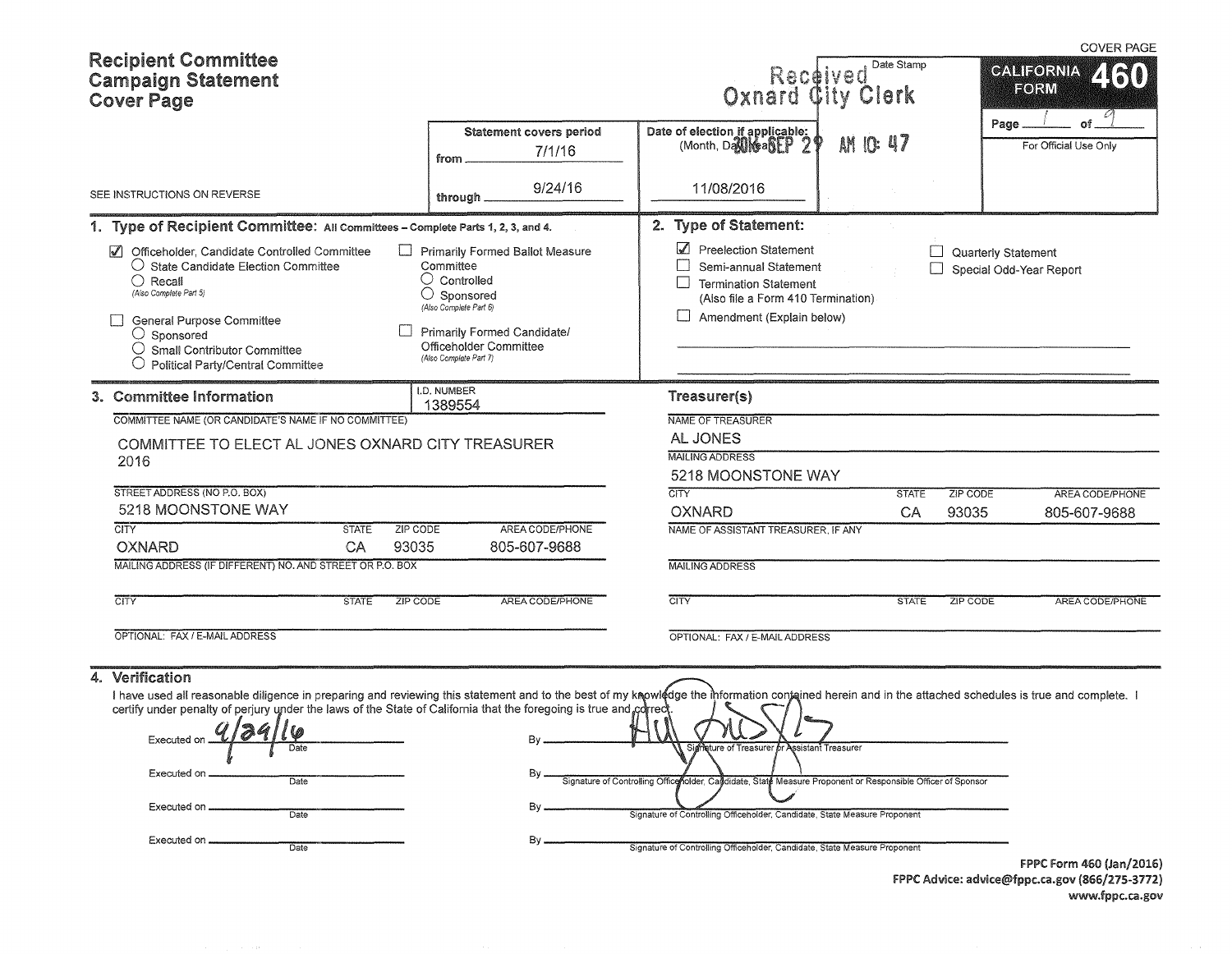

## 5. Officeholder or Candidate Controlled Committee

| NAME OF OFFICEHOLDER OR CANDIDATE                                          |                 |              |     |
|----------------------------------------------------------------------------|-----------------|--------------|-----|
| AL JONES                                                                   |                 |              |     |
| OFFICE SOUGHT OR HELD (INCLUDE LOCATION AND DISTRICT NUMBER IF APPLICABLE) |                 |              |     |
| CITY TREASURER OXNARD                                                      |                 |              |     |
| RESIDENTIAL/BUSINESS ADDRESS (NO. AND STREET)                              | CITY            | <b>STATE</b> | 7IP |
| 5218 MOONSTONE WAY                                                         | OXNARD CA 93035 |              |     |

Related Committees Not Included in this Statement: List any committees not included in this statement that are controlled by you or are primarily formed to receive contributions or make expenditures on behalf of your candidacy.

| <b>COMMITTEE ADDRESS</b> | STREET ADDRESS (NO P.O. BOX) |          | $\sqsupset$ YES | NO                    |
|--------------------------|------------------------------|----------|-----------------|-----------------------|
| NAME OF TREASURER        |                              |          |                 | CONTROLLED COMMITTEE? |
| <b>COMMITTEE NAME</b>    |                              |          | I.D. NUMBER     |                       |
| <b>CITY</b>              | <b>STATE</b>                 | ZIP CODE |                 | AREA CODE/PHONE       |
| <b>COMMITTEE ADDRESS</b> | STREET ADDRESS (NO P.O. BOX) |          |                 |                       |
|                          |                              |          | YES             | $\Box$ No             |
| NAME OF TREASURER        |                              |          |                 | CONTROLLED COMMITTEE? |
| N/A                      |                              |          |                 |                       |
| <b>COMMITTEE NAME</b>    |                              |          | I.D. NUMBER     |                       |

## 6. Primarily Formed Ballot Measure Committee

| NAME OF BALLOT MEASURE |  |  |  |
|------------------------|--|--|--|

| BALLOT NO. OR LETTER | RISDICTION<br>JURIS | JPPORT                                                                                                                         |
|----------------------|---------------------|--------------------------------------------------------------------------------------------------------------------------------|
| N/A                  |                     | OSE<br>ישני<br>the contract of the contract of the contract of the contract of the contract of the contract of the contract of |

Identify the controlling officeholder, candidate, or state measure proponent, if any.

NAME OF OFFICEHOLDER, CANDIDATE, OR PROPONENT

| OFFICE SOUGHT OR HELD | I DISTRICT NO. IF ANY |
|-----------------------|-----------------------|
|                       |                       |
|                       |                       |

7. Primarily Formed Candidate/Officeholder Committee List names of officeholder(s) or candidate(s) for which this committee is primarily formed.

| NAME OF OFFICEHOLDER OR CANDIDATE | OFFICE SOUGHT OR HELD | <b>SUPPORT</b><br>OPPOSE |
|-----------------------------------|-----------------------|--------------------------|
| NAME OF OFFICEHOLDER OR CANDIDATE | OFFICE SOUGHT OR HELD | <b>SUPPORT</b><br>OPPOSE |
| NAME OF OFFICEHOLDER OR CANDIDATE | OFFICE SOUGHT OR HELD | <b>SUPPORT</b><br>OPPOSE |
| NAME OF OFFICEHOLDER OR CANDIDATE | OFFICE SOUGHT OR HELD | <b>SUPPORT</b><br>OPPOSE |

Attach continuation sheets if necessary

FPPC Form 460 (Jan/2016) FPPC Advice: advice@fppc.ca.gov (866/275-3772) www.fppc.ca.gov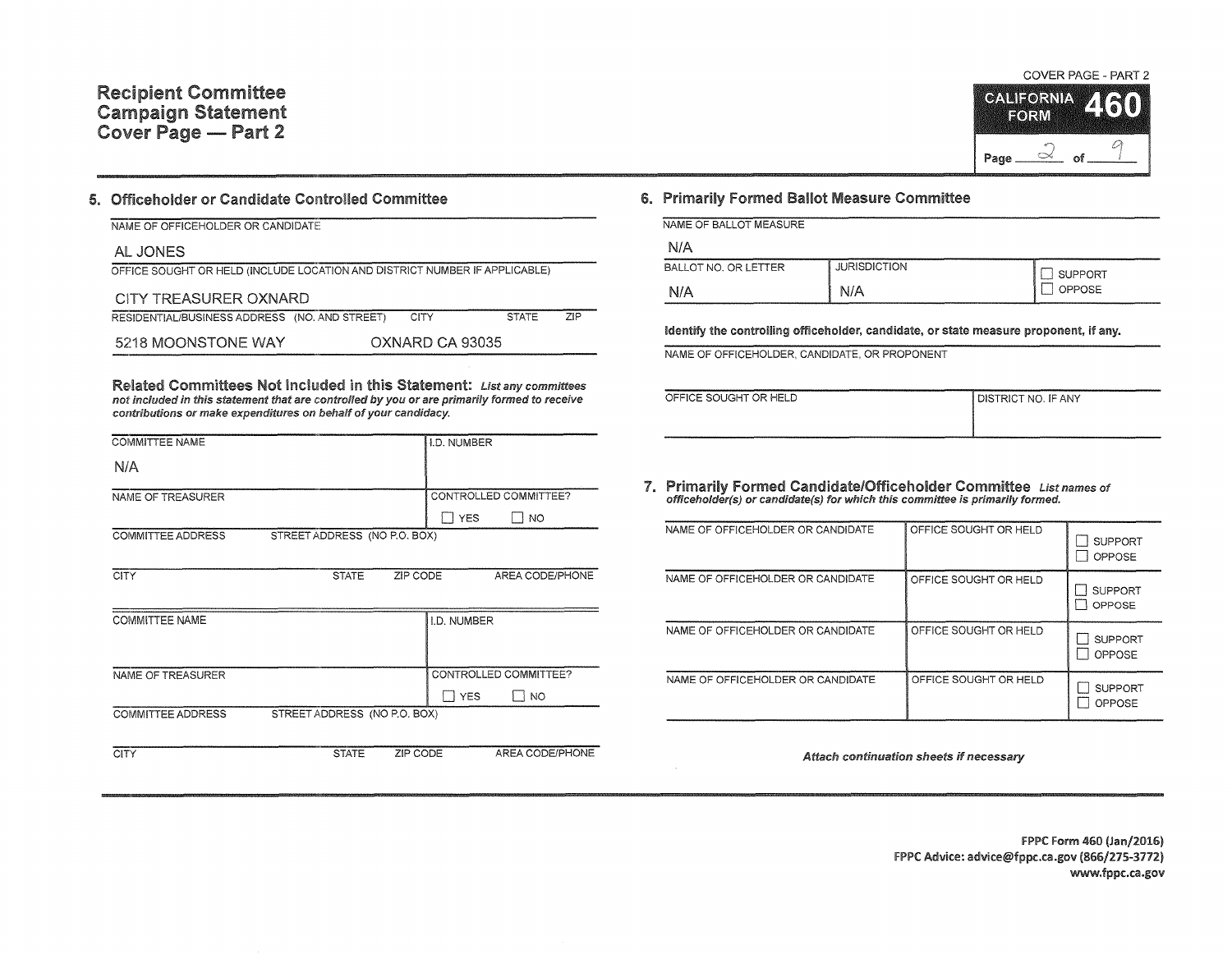| <b>Campaign Disclosure Statement</b>                                     |                               | Amounts may be rounded                                                                                                                                                                                                                                                                                                                                                                                                                                               |  |                                                                                            |           |                                            | SUMMARY PAGE                                                                         |
|--------------------------------------------------------------------------|-------------------------------|----------------------------------------------------------------------------------------------------------------------------------------------------------------------------------------------------------------------------------------------------------------------------------------------------------------------------------------------------------------------------------------------------------------------------------------------------------------------|--|--------------------------------------------------------------------------------------------|-----------|--------------------------------------------|--------------------------------------------------------------------------------------|
| <b>Summary Page</b>                                                      | to whole dollars.<br>from $-$ |                                                                                                                                                                                                                                                                                                                                                                                                                                                                      |  |                                                                                            |           | <b>Statement covers period</b><br>7/1/16   | CALIFORNIA<br>460<br>FORM                                                            |
| SEE INSTRUCTIONS ON REVERSE                                              |                               |                                                                                                                                                                                                                                                                                                                                                                                                                                                                      |  |                                                                                            | through _ | 9/24/16                                    | 3<br>Page __                                                                         |
| NAME OF FILER                                                            |                               |                                                                                                                                                                                                                                                                                                                                                                                                                                                                      |  |                                                                                            |           |                                            | I.D. NUMBER                                                                          |
| COMMITTEE TO ELECT AL JONES OXNARD CITY TREASURER                        |                               |                                                                                                                                                                                                                                                                                                                                                                                                                                                                      |  |                                                                                            |           |                                            | 1389554                                                                              |
| <b>Contributions Received</b>                                            |                               | Column A<br>TOTAL THIS PERIOD<br>(FROM ATTACHED SCHEDULES)                                                                                                                                                                                                                                                                                                                                                                                                           |  | Column B<br>CALENDAR YEAR<br>TOTAL TO DATE                                                 |           |                                            | <b>Calendar Year Summary for Candidates</b><br>Running in Both the State Primary and |
|                                                                          |                               | 6759.65                                                                                                                                                                                                                                                                                                                                                                                                                                                              |  |                                                                                            |           | <b>General Elections</b>                   |                                                                                      |
|                                                                          |                               |                                                                                                                                                                                                                                                                                                                                                                                                                                                                      |  |                                                                                            |           |                                            | 1/1 through 6/30<br>7/1 to Date                                                      |
| 3.                                                                       |                               | 6759.65                                                                                                                                                                                                                                                                                                                                                                                                                                                              |  |                                                                                            |           | 20. Contributions<br>Received              |                                                                                      |
|                                                                          |                               |                                                                                                                                                                                                                                                                                                                                                                                                                                                                      |  |                                                                                            |           | 21. Expenditures                           |                                                                                      |
|                                                                          |                               | 6759.65                                                                                                                                                                                                                                                                                                                                                                                                                                                              |  |                                                                                            |           | Made                                       | $s$ $s$                                                                              |
| <b>Expenditures Made</b>                                                 |                               |                                                                                                                                                                                                                                                                                                                                                                                                                                                                      |  |                                                                                            |           | <b>Expenditure Limit Summary for State</b> |                                                                                      |
|                                                                          |                               |                                                                                                                                                                                                                                                                                                                                                                                                                                                                      |  | $\mathbb{S}$                                                                               |           | Candidates                                 |                                                                                      |
|                                                                          |                               |                                                                                                                                                                                                                                                                                                                                                                                                                                                                      |  |                                                                                            |           |                                            |                                                                                      |
|                                                                          |                               |                                                                                                                                                                                                                                                                                                                                                                                                                                                                      |  |                                                                                            |           |                                            | 22. Cumulative Expenditures Made*<br>(If Subject to Voluntary Expenditure Limit)     |
|                                                                          |                               |                                                                                                                                                                                                                                                                                                                                                                                                                                                                      |  |                                                                                            |           | Date of Election                           | Total to Date                                                                        |
|                                                                          |                               | $\label{eq:1} \begin{array}{lll} \text{minimize} & \text{if} & \text{if} & \text{if} & \text{if} & \text{if} \\ \text{if} & \text{if} & \text{if} & \text{if} & \text{if} & \text{if} \\ \text{if} & \text{if} & \text{if} & \text{if} & \text{if} & \text{if} \\ \text{if} & \text{if} & \text{if} & \text{if} & \text{if} & \text{if} \\ \text{if} & \text{if} & \text{if} & \text{if} & \text{if} & \text{if} \\ \text{if} & \text{if} & \text{if} & \text{if} &$ |  |                                                                                            |           | (mm/dd/yy)                                 |                                                                                      |
|                                                                          |                               |                                                                                                                                                                                                                                                                                                                                                                                                                                                                      |  | $\mathcal{R}$                                                                              |           |                                            | $\sim$                                                                               |
| <b>Current Cash Statement</b>                                            |                               |                                                                                                                                                                                                                                                                                                                                                                                                                                                                      |  |                                                                                            |           |                                            |                                                                                      |
| 12. Beginning Cash Balance  Previous Summary Page, Line 16 \$            |                               |                                                                                                                                                                                                                                                                                                                                                                                                                                                                      |  | To calculate Column B,                                                                     |           |                                            |                                                                                      |
|                                                                          |                               | 6759.65                                                                                                                                                                                                                                                                                                                                                                                                                                                              |  | add amounts in Column                                                                      |           |                                            |                                                                                      |
|                                                                          |                               |                                                                                                                                                                                                                                                                                                                                                                                                                                                                      |  | A to the corresponding<br>amounts from Column B                                            |           | reported in Column B.                      | *Amounts in this section may be different from amounts                               |
|                                                                          |                               | 6481.73                                                                                                                                                                                                                                                                                                                                                                                                                                                              |  | of your last report. Some<br>amounts in Column A may                                       |           |                                            |                                                                                      |
| 16. ENDING CASH BALANCE Add Lines 12 + 13 + 14, then subtract Line 15 \$ |                               | 277.92                                                                                                                                                                                                                                                                                                                                                                                                                                                               |  | be negative figures that                                                                   |           |                                            |                                                                                      |
| If this is a termination statement, Line 16 must be zero.                |                               |                                                                                                                                                                                                                                                                                                                                                                                                                                                                      |  | should be subtracted from<br>previous period amounts. If<br>this is the first report being |           |                                            |                                                                                      |
|                                                                          |                               |                                                                                                                                                                                                                                                                                                                                                                                                                                                                      |  | filed for this calendar year,<br>only carry over the amounts                               |           |                                            |                                                                                      |
| <b>Cash Equivalents and Outstanding Debts</b>                            |                               |                                                                                                                                                                                                                                                                                                                                                                                                                                                                      |  | from Lines 2, 7, and 9 (if<br>any).                                                        |           |                                            |                                                                                      |
|                                                                          |                               |                                                                                                                                                                                                                                                                                                                                                                                                                                                                      |  |                                                                                            |           |                                            |                                                                                      |
|                                                                          |                               |                                                                                                                                                                                                                                                                                                                                                                                                                                                                      |  |                                                                                            |           |                                            | <b>FPPC Form 460 (Jan/2016)</b><br>FPPC Advice: advice@fppc.ca.gov (866/275-3772)    |

www.fppc.ca.gov

 $\sim$   $\mu$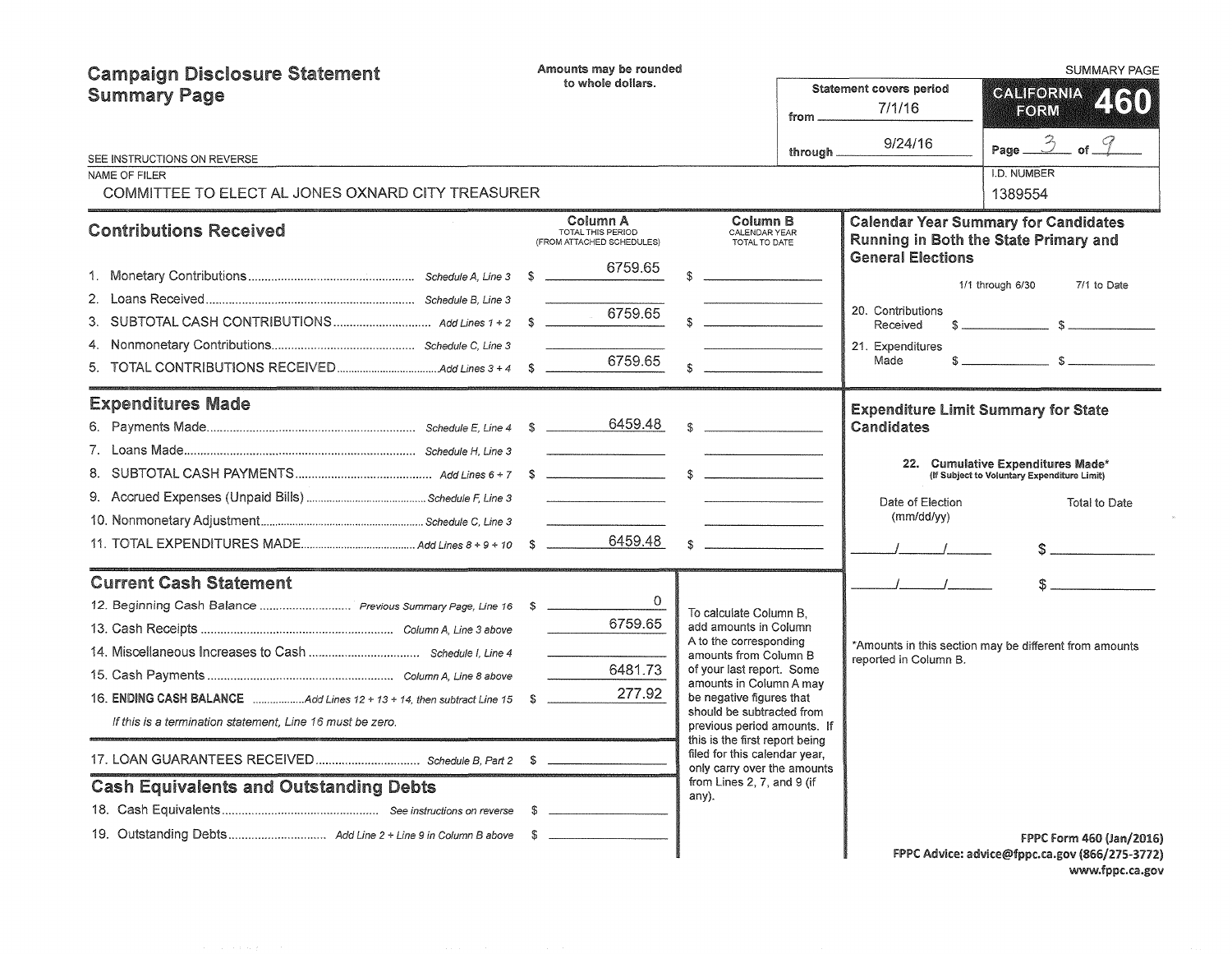| <b>Schedule A</b><br><b>Monetary Contributions Received</b> |                                                                                                                                             |                                                                            | Amounts may be rounded<br>to whole dollars.                                                         | <b>Statement covers period</b><br>from   | 7/1/16                                                           | SCHEDULE A<br><b>CALIFORNIA</b><br>260<br>FORM |                                                                      |
|-------------------------------------------------------------|---------------------------------------------------------------------------------------------------------------------------------------------|----------------------------------------------------------------------------|-----------------------------------------------------------------------------------------------------|------------------------------------------|------------------------------------------------------------------|------------------------------------------------|----------------------------------------------------------------------|
|                                                             | SEE INSTRUCTIONS ON REVERSE                                                                                                                 |                                                                            |                                                                                                     | through.                                 | 9/24/16                                                          | Page.                                          |                                                                      |
| <b>NAME OF FILER</b>                                        |                                                                                                                                             |                                                                            |                                                                                                     |                                          |                                                                  | I.D. NUMBER                                    |                                                                      |
|                                                             | COMMITTEE TO ELECT AL JONES OXNARD CITY TREASURER                                                                                           |                                                                            |                                                                                                     |                                          |                                                                  | 1389554                                        |                                                                      |
| DATE<br><b>RECEIVED</b>                                     | FULL NAME, STREET ADDRESS AND ZIP CODE OF CONTRIBUTOR<br>(IF COMMITTEE, ALSO ENTER I.D. NUMBER)                                             | <b>CONTRIBUTOR</b><br>CODE *                                               | IF AN INDIVIDUAL, ENTER<br>OCCUPATION AND EMPLOYER<br>(IF SELF-EMPLOYED, ENTER NAME<br>OF BUSINESS) | <b>AMOUNT</b><br>RECEIVED THIS<br>PERIOD | <b>CUMULATIVE TO DATE</b><br>CALENDAR YEAR<br>(JAN. 1 - DEC. 31) |                                                | PER ELECTION<br>TO DATE<br>(IF REQUIRED)                             |
| 8/25/16                                                     | Mary Anne Rooney<br>531 Kentwood Dr<br>Oxnard CA 93030                                                                                      | <b>MIND</b><br>$\Box$ COM<br>$\Box$ OTH<br>$\square$ PTY<br>$\square$ SCC  | <b>Harbor Commissioner</b><br>Port of Hueneme                                                       | 250.00                                   | 250.00                                                           |                                                |                                                                      |
| 8/25/16                                                     | Wendy McDonough<br>2000 Miramar Walk<br>Oxnard CA 93035                                                                                     | $\n  IND\n$<br>$\Box$ COM<br>Потн<br>$\Box$ PTY<br>$\square$ scc           | <b>Bank Manager</b><br>Pacific Western Bank                                                         | 100.00                                   | 100.00                                                           |                                                |                                                                      |
| 9/5/16                                                      | Dr. Karen Hill Scott<br>3660 Keel Ave<br>Oxnard CA 93035                                                                                    | <b>ZIND</b><br>$\Box$ COM<br>□отн<br>$\square$ PTY<br>$\square$ scc        | <b>NEED KAREN'S</b><br><b>OCCUPATION AND</b><br><b>EMPLOYER</b>                                     | 250.00                                   | 250.00                                                           |                                                |                                                                      |
| 9/7/16                                                      | Oxnard Chamber of Commerce PAC<br>400 Esplanade Dr Ste 302<br>Oxnard CA 93036                                                               | $\square$ IND<br>$\Box$ COM<br>$\Box$ OTH<br><b>Z</b> PTY<br>$\square$ scc | <b>DOUBLE CHECK</b><br><b>CONTRIBUTOR CODE</b>                                                      | 1500.00                                  | 1500.00                                                          |                                                |                                                                      |
| 9/12/16                                                     | Nellie Jones<br>507 Roderick Ave<br>Oxnard CA 93030                                                                                         | <b>Ø</b> IND<br>$\Box$ COM<br>Потн<br>$\Box$ PTY<br>$\square$ scc          | Retired                                                                                             | 200.00                                   | 200.00                                                           |                                                |                                                                      |
|                                                             |                                                                                                                                             |                                                                            | <b>SUBTOTAL \$</b>                                                                                  | 2300.00                                  |                                                                  |                                                |                                                                      |
|                                                             | <b>Schedule A Summary</b>                                                                                                                   |                                                                            |                                                                                                     |                                          |                                                                  | *Contributor Codes                             |                                                                      |
|                                                             | 1. Amount received this period - itemized monetary contributions.                                                                           |                                                                            |                                                                                                     | 4550.00                                  |                                                                  | IND - Individual                               | COM - Recipient Committee<br>(other than PTY or SCC)                 |
|                                                             | 2. Amount received this period - unitemized monetary contributions of less than \$100 \$                                                    |                                                                            |                                                                                                     | 2209.65                                  |                                                                  | <b>PTY</b> - Political Party                   | OTH - Other (e.g., business entity)                                  |
|                                                             | 3. Total monetary contributions received this period.<br>(Add Lines 1 and 2. Enter here and on the Summary Page, Column A, Line 1.)TOTAL \$ |                                                                            |                                                                                                     | 6759.65                                  |                                                                  |                                                | SCC - Small Contributor Committee<br><b>FPPC Form 460 (Jan/2016)</b> |

FPPC Advice: advice@fppc.ca.gov (866/275-3772) www.fppc.ca.gov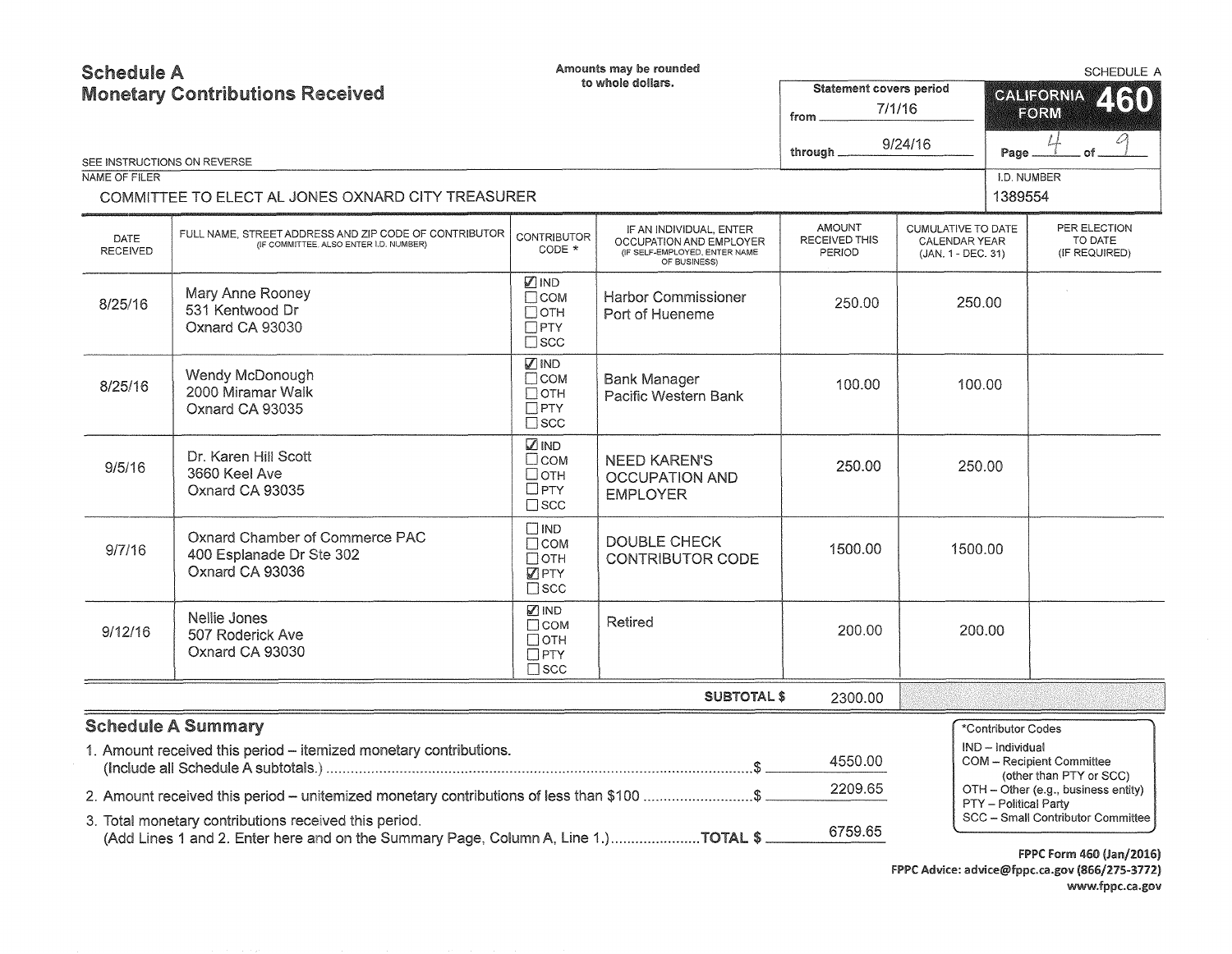| <b>Schedule A (Continuation Sheet)</b><br>Amounts may be rounded<br><b>Monetary Contributions Received</b><br>to whole dollars.<br>NAME OF FILER |                                                                                                 |                                                                           | <b>Statement covers period</b><br>7/1/16<br>from<br>through _                                       | 9/24/16                                         | Page<br><b>I.D. NUMBER</b>                                              | SCHEDULE A (CONT.)<br><b>GALIFORNIA</b><br>460<br>FORM |                                          |
|--------------------------------------------------------------------------------------------------------------------------------------------------|-------------------------------------------------------------------------------------------------|---------------------------------------------------------------------------|-----------------------------------------------------------------------------------------------------|-------------------------------------------------|-------------------------------------------------------------------------|--------------------------------------------------------|------------------------------------------|
|                                                                                                                                                  | COMMITTEE TO ELECT AL JONES OXNARD CITY TREASURER                                               |                                                                           |                                                                                                     |                                                 |                                                                         | 1389554                                                |                                          |
| <b>DATE</b><br><b>RECEIVED</b>                                                                                                                   | FULL NAME, STREET ADDRESS AND ZIP CODE OF CONTRIBUTOR<br>(IF COMMITTEE, ALSO ENTER I.D. NUMBER) | <b>CONTRIBUTOR</b><br>CODE *                                              | IF AN INDIVIDUAL, ENTER<br>OCCUPATION AND EMPLOYER<br>(IF SELF-EMPLOYED, ENTER NAME<br>OF BUSINESS) | <b>AMOUNT</b><br><b>RECEIVED THIS</b><br>PERIOD | <b>CUMULATIVE TO DATE</b><br><b>CALENDAR YEAR</b><br>(JAN. 1 - DEC. 31) |                                                        | PER ELECTION<br>TO DATE<br>(IF REQUIRED) |
| 9/6/16                                                                                                                                           | Oxnard Firefighters Local 1684 PAC<br>249 Calle Larios<br>Oxnard CA 93010                       | $\square$ IND<br>$\Box$ COM<br>$\Box$ OTH<br><b>JPTY</b><br>$\square$ scc | <b>DOUBLE CHECK</b><br><b>CONTRIBUTOR CODE</b>                                                      | 200.00                                          | 200.00                                                                  |                                                        |                                          |
| 9/14/16                                                                                                                                          | Donald Skinner<br>5477 Ralston St Unit 106<br>Ventura CA 93003                                  | <b>√</b> IND<br>$\Box$ COM<br>$\Box$ OTH<br>$\Box$ PTY<br>$\square$ scc   | <b>NEED OCCUPATION:</b><br><b>CHECK HAS "TONY"</b><br><b>NOTATED ON IT</b>                          | 100.00                                          | 100.00                                                                  |                                                        |                                          |
| 9/18/16                                                                                                                                          | The Media Professionals<br>636 N Ventura Rd<br>Port Hueneme CA 93041                            | $\Box$ IND<br>$\Box$ COM<br>$\sqrt{ }$ OTH<br>$\Box$ PTY<br>$\square$ scc |                                                                                                     | 200.00                                          | 200.00                                                                  |                                                        |                                          |
| 9/9/16                                                                                                                                           | <b>Bedford Pinkard</b><br>2047 Spyglass Trl E<br>Oxnard CA 93036                                | <b>ZIND</b><br>$\Box$ COM<br>□отн<br>$\Box$ PTY<br>$\square$ scc          | <b>Retired</b>                                                                                      | 100.00                                          | 100.00                                                                  |                                                        |                                          |
| 9/9/16                                                                                                                                           | <b>Irene Pinkard</b><br>2047 Spyglass Trl E<br>Oxnard CA 93036                                  | $\sqrt{ }$ IND<br>$\Box$ COM<br>$\Box$ OTH<br>$\Box$ PTY<br>$\square$ scc | <b>City Council Woman</b><br>City of Oxnard                                                         | 100.00                                          | 100.00                                                                  |                                                        |                                          |
|                                                                                                                                                  |                                                                                                 |                                                                           | <b>SUBTOTAL \$</b>                                                                                  | 700.00                                          |                                                                         |                                                        |                                          |

\*Contributor Codes IND - Individual COM - Recipient Committee (other than PTY or SCC) OTH - Other (e.g., business entity) PTY - Political Party SCC - Small Contributor Committee

FPPC Form 460 {Jan/2016) FPPC Advice: advice@fppc.ca.gov {866/275-3772) www.fppc.ca.gov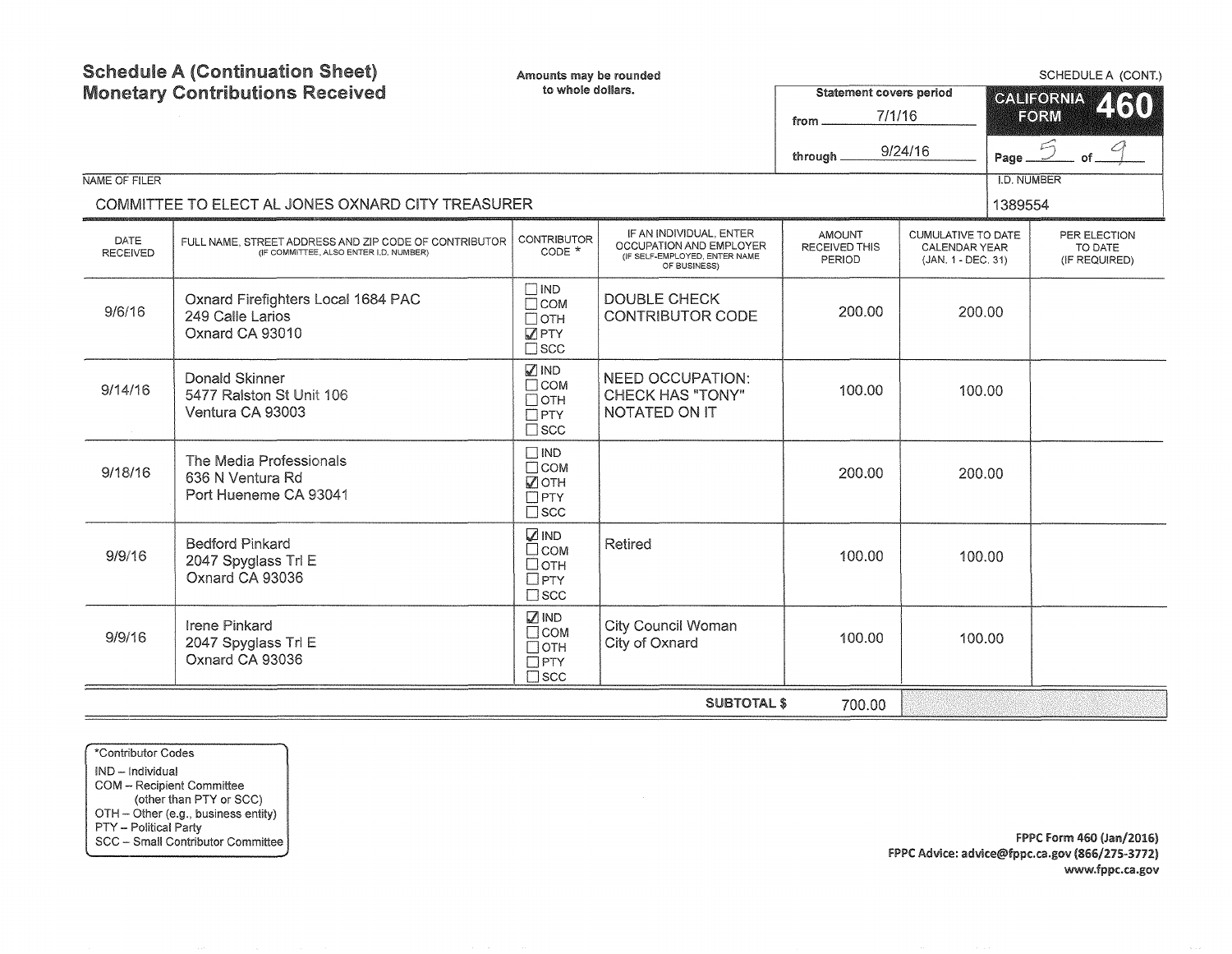| <b>Schedule A</b><br><b>Monetary Contributions Received</b> |                                                                                                                                                                                                                                                     |                                                                         | Amounts may be rounded<br>to whole dollars.                                                         | from $\equiv$                            | <b>Statement covers period</b><br>7/1/16                         |                                                                 | SCHEDULE A<br><b>CALIFORNIA</b><br>2130<br>FORM                                                                                         |  |
|-------------------------------------------------------------|-----------------------------------------------------------------------------------------------------------------------------------------------------------------------------------------------------------------------------------------------------|-------------------------------------------------------------------------|-----------------------------------------------------------------------------------------------------|------------------------------------------|------------------------------------------------------------------|-----------------------------------------------------------------|-----------------------------------------------------------------------------------------------------------------------------------------|--|
|                                                             | SEE INSTRUCTIONS ON REVERSE                                                                                                                                                                                                                         |                                                                         |                                                                                                     | through _                                | 9/24/16                                                          | Page                                                            | Lo                                                                                                                                      |  |
| NAME OF FILER                                               |                                                                                                                                                                                                                                                     |                                                                         |                                                                                                     |                                          |                                                                  | I.D. NUMBER                                                     |                                                                                                                                         |  |
|                                                             | COMMITTEE TO ELECT AL JONES OXNARD CITY TREASURER                                                                                                                                                                                                   |                                                                         |                                                                                                     |                                          |                                                                  | 1389554                                                         |                                                                                                                                         |  |
| <b>DATE</b><br><b>RECEIVED</b>                              | FULL NAME. STREET ADDRESS AND ZIP CODE OF CONTRIBUTOR<br>(IF COMMITTEE, ALSO ENTER I.D. NUMBER)                                                                                                                                                     | <b>CONTRIBUTOR</b><br>CODE *                                            | IF AN INDIVIDUAL, ENTER<br>OCCUPATION AND EMPLOYER<br>(IF SELF-EMPLOYED, ENTER NAME<br>OF BUSINESS) | <b>AMOUNT</b><br>RECEIVED THIS<br>PERIOD | <b>CUMULATIVE TO DATE</b><br>CALENDAR YEAR<br>(JAN. 1 - DEC. 31) |                                                                 | PER ELECTION<br>TO DATE<br>(IF REQUIRED)                                                                                                |  |
| 9/18/16                                                     | Sal Gonzalez<br>PO Box 52512<br>Oxnard CA 93031                                                                                                                                                                                                     | Ø IND<br>$\Box$ COM<br>$\Box$ OTH<br>$\Box$ PTY<br>$\Box$ scc           | Retired<br><b>NEED &amp; PHYSICAL</b><br><b>ADDR</b>                                                | 100.00                                   | 100.00                                                           |                                                                 |                                                                                                                                         |  |
| 9/17/16                                                     | <b>Greg Ramirez</b><br>3140 Strathmore Dr<br>Ventura CA 93003                                                                                                                                                                                       | <b>Ø</b> IND<br>$\Box$ COM<br>$\Box$ OTH<br>$\Box$ PTY<br>$\square$ scc | Attorney<br><b>NEED BUSINESS NAM</b>                                                                | 250.00                                   | 250.00                                                           |                                                                 |                                                                                                                                         |  |
| 9/22/16                                                     | Al Jones<br>5218 Moonstone Wy<br>Oxnard CA 93035                                                                                                                                                                                                    | <b>⊠IND</b><br>□сом<br>□отн<br>$\square$ PTY<br>$\square$ scc           | <b>Auto Sales</b><br>Shaver Jeep                                                                    | 250.00                                   | 250,00                                                           |                                                                 |                                                                                                                                         |  |
| 9/19/16                                                     | <b>William Belcher</b><br>1732 Fisher Ct<br>Oxnard CA 93035                                                                                                                                                                                         | ☑ IND<br>$\Box$ COM<br>$\Box$ OTH<br>$\Box$ PTY<br>$\sqcap$ scc         | <b>NEED OCCUPATION</b><br><b>EMPLOYER</b>                                                           | 100.00                                   | 100.00                                                           |                                                                 |                                                                                                                                         |  |
| 9/20/16                                                     | <b>Charles Ried</b><br>1731 Sophia Dr<br>Oxnard CA 93030                                                                                                                                                                                            | <b>VIND</b><br>$\Box$ COM<br>$\Box$ OTH<br>$\Box$ PTY<br>$\Box$ scc     | <b>NEED OCCUPATION</b><br><b>EMPLOYER</b>                                                           | 100.00                                   | 100.00                                                           |                                                                 |                                                                                                                                         |  |
|                                                             |                                                                                                                                                                                                                                                     |                                                                         | <b>SUBTOTAL \$</b>                                                                                  | 800.00                                   |                                                                  |                                                                 |                                                                                                                                         |  |
|                                                             | <b>Schedule A Summary</b><br>1. Amount received this period - itemized monetary contributions.<br>2. Amount received this period – unitemized monetary contributions of less than \$100 \$<br>3. Total monetary contributions received this period. |                                                                         |                                                                                                     |                                          |                                                                  | *Contributor Codes<br>IND - Individual<br>PTY - Political Party | <b>COM</b> - Recipient Committee<br>(other than PTY or SCC)<br>OTH - Other (e.g., business entity)<br>SCC - Small Contributor Committee |  |
|                                                             |                                                                                                                                                                                                                                                     |                                                                         |                                                                                                     |                                          |                                                                  |                                                                 | <b>FPPC Form 460 (Jan/2016)</b>                                                                                                         |  |

FPPC Advice: advice@fppc.ca.gov (866/275-3772) www.fppc.ca.gov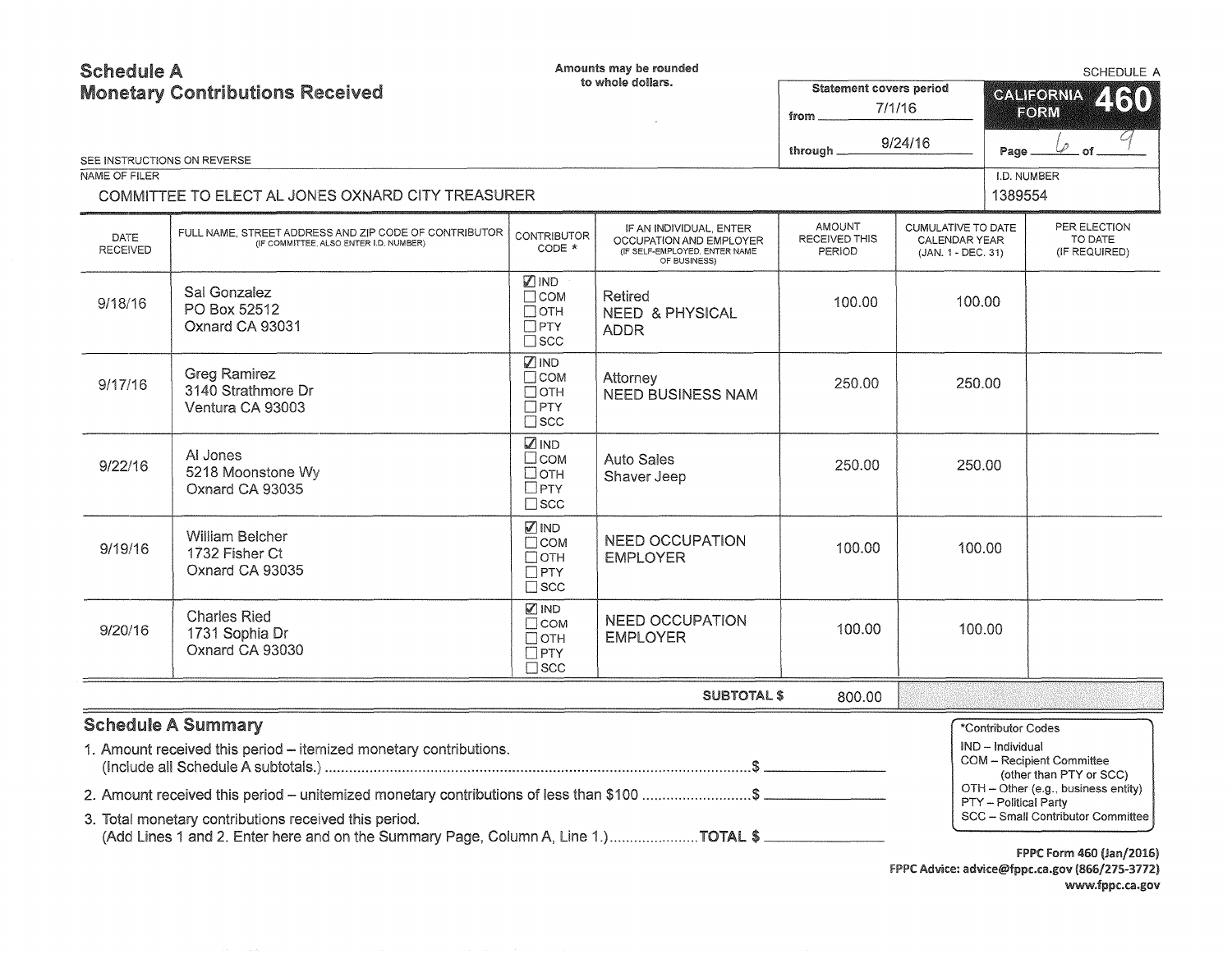| NAME OF FILER                                     | <b>Schedule A (Continuation Sheet)</b><br><b>Monetary Contributions Received</b>                | Amounts may be rounded<br>to whole dollars.                           |                                                                                                     | <b>Statement covers period</b><br>7/1/16<br>from<br>through | 9/24/16                                                          | Page<br><b>I.D. NUMBER</b> | SCHEDULE A (CONT.)<br><b>CALIFORNIA</b><br>2130<br>FORM |
|---------------------------------------------------|-------------------------------------------------------------------------------------------------|-----------------------------------------------------------------------|-----------------------------------------------------------------------------------------------------|-------------------------------------------------------------|------------------------------------------------------------------|----------------------------|---------------------------------------------------------|
| COMMITTEE TO ELECT AL JONES OXNARD CITY TREASURER |                                                                                                 |                                                                       |                                                                                                     |                                                             |                                                                  | 1389554                    |                                                         |
| DATE<br><b>RECEIVED</b>                           | FULL NAME. STREET ADDRESS AND ZIP CODE OF CONTRIBUTOR<br>(IF COMMITTEE, ALSO ENTER I.D. NUMBER) | <b>CONTRIBUTOR</b><br>CODE *                                          | IF AN INDIVIDUAL, ENTER<br>OCCUPATION AND EMPLOYER<br>(IF SELF-EMPLOYED, ENTER NAME<br>OF BUSINESS) | <b>AMOUNT</b><br><b>RECEIVED THIS</b><br>PERIOD             | <b>CUMULATIVE TO DATE</b><br>CALENDAR YEAR<br>(JAN. 1 - DEC. 31) |                            | PER ELECTION<br>TO DATE<br>(IF REQUIRED)                |
| 9/22/16                                           | <b>Clinical Training Institute</b><br>2775 N Ventura Rd Ste 208<br>Oxnard CA 93036              | $\Box$ IND<br>$\Box$ COM<br><b>OTH</b><br>$\Box$ PTY<br>$\square$ scc |                                                                                                     | 250.00                                                      | 250.00                                                           |                            |                                                         |
| 9/18/16                                           | James Randolf<br>2245 Spyglass Tr. W<br>Oxnard CA 93036                                         | MIND<br>$\Box$ COM<br>$\Box$ OTH<br>$\Box$ PTY<br>$\square$ SCC       |                                                                                                     | 500.00                                                      | 500.00                                                           |                            |                                                         |
|                                                   |                                                                                                 | $\Box$ IND<br>$\Box$ COM<br>$\Box$ OTH<br>$\Box$ PTY<br>$\square$ scc |                                                                                                     |                                                             |                                                                  |                            |                                                         |
|                                                   |                                                                                                 | $\square$ IND<br>$\Box$ COM<br>□отн<br>$\Box$ PTY<br>$\square$ scc    |                                                                                                     |                                                             |                                                                  |                            |                                                         |
|                                                   |                                                                                                 | $\Box$ IND<br>$\Box$ COM<br>$\Box$ OTH<br>$\Box$ PTY<br>$\square$ scc |                                                                                                     |                                                             |                                                                  |                            |                                                         |
|                                                   |                                                                                                 |                                                                       | <b>SUBTOTAL \$</b>                                                                                  | 750.00                                                      |                                                                  |                            |                                                         |

\*Contributor Codes IND - Individual COM - Recipient Committee (other than PTY or SCC) OTH - Other (e.g., business entity) PTY - Political Party SCC - Small Contributor Committee

FPPC Form 460 (Jan/2016) FPPC Advice: advice@fppc.ca.gov (866/275-3772) www.fppc.ca.gov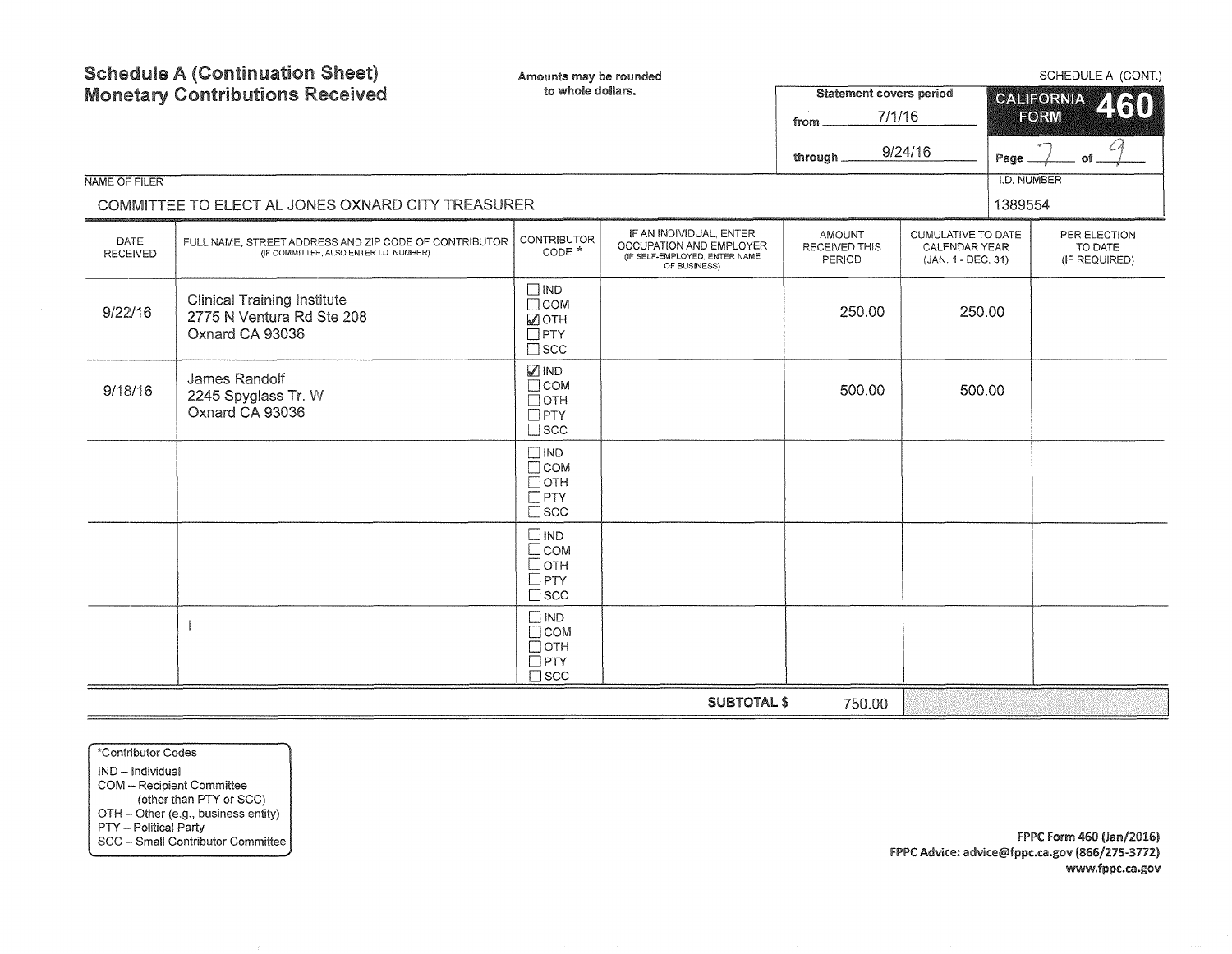| <b>Schedule E</b>                                 | Amounts may be rounded<br>to whole dollars. | <b>Statement covers period</b> | <b>SCHEDULE E</b><br>CALIFORNIA 460 |  |  |
|---------------------------------------------------|---------------------------------------------|--------------------------------|-------------------------------------|--|--|
| <b>Payments Made</b>                              |                                             | 7/1/16<br>from                 | FORM                                |  |  |
| SEE INSTRUCTIONS ON REVERSE                       |                                             | 9/24/16<br>through             | Page                                |  |  |
| NAME OF FILER                                     |                                             |                                | I.D. NUMBER                         |  |  |
| COMMITTEE TO ELECT AL JONES OXNARD CITY TREASURER |                                             |                                | 1389554                             |  |  |

## CODES: If one of the following codes accurately describes the payment, you may enter the code. Otherwise, describe the payment.

|      | CMP campaign paraphernalia/misc.                                  | MBR member communications                     |      | RAD radio airtime   |
|------|-------------------------------------------------------------------|-----------------------------------------------|------|---------------------|
|      | CNS campaign consultants                                          | MTG meetings and appearances                  | RFD. | returned con        |
|      | CTB contribution (explain nonmonetary)*                           | OFC office expenses                           | SAL  | campaign wo         |
|      | CVC civic donations                                               | PET petition circulating                      |      | TEL t.v. or cable a |
| FIL. | candidate filing/ballot fees                                      | PHO phone banks                               |      | TRC candidate tra   |
|      | FND fundraising events                                            | POL polling and survey research               |      | TRS staff/spouse    |
|      | IND independent expenditure supporting/opposing others (explain)* | POS postage, delivery and messenger services  | TSF. | transfer betw       |
|      | LEG legal defense                                                 | PRO professional services (legal, accounting) | VOT. | voter registra      |
| LIT. | campaign literature and mailings                                  | PRT print ads                                 |      | WEB information to  |

- and production costs
- ntributions
- orkers' salaries
- airtime and production costs
- avel, lodging, and meals
- travel, lodging, and meals
- Tation, traging, and the same candidate/sponsor
- ation
- technology costs (internet, e-mail)

| NAME AND ADDRESS OF PAYEE<br>(IF COMMITTEE, ALSO ENTER I.D. NUMBER)                                  | CODE       | OR.<br>DESCRIPTION OF PAYMENT | AMOUNT PAID |
|------------------------------------------------------------------------------------------------------|------------|-------------------------------|-------------|
| Signarama Ventura<br>1833 Portola Rd Suite E-F<br>Ventura CA 93003                                   | <b>CMP</b> | <b>Bumper Stickers</b>        | 494.50      |
| Aswell Trophy<br>235 N Oxnard Blvd.<br>Oxnard CA 93030                                               | <b>CMP</b> | Tee-Shirts                    | 615.48      |
| <b>Estate Prints</b><br>1761 California Ave #103<br>Corona CA 92881                                  | <b>PRT</b> | Yard Signs                    | 2375.00     |
| * Payments that are contributions or independent expenditures must also be summarized on Schedule D. |            | SUBTOTAL \$                   | 3484.98     |

## Schedule E Summary

|                                                                                                                                      | 6481.73 |
|--------------------------------------------------------------------------------------------------------------------------------------|---------|
|                                                                                                                                      |         |
|                                                                                                                                      |         |
| 4. Total payments made this period. (Add Lines 1, 2, and 3. Enter here and on the Summary Page, Column A, Line 6.)  TOTAL \$ 6481.73 |         |

FPPC Form 460 (Jan/2016) FPPC Advice: advice@fppc.ca.gov (866/275-3772) www.fppc.ca.gov